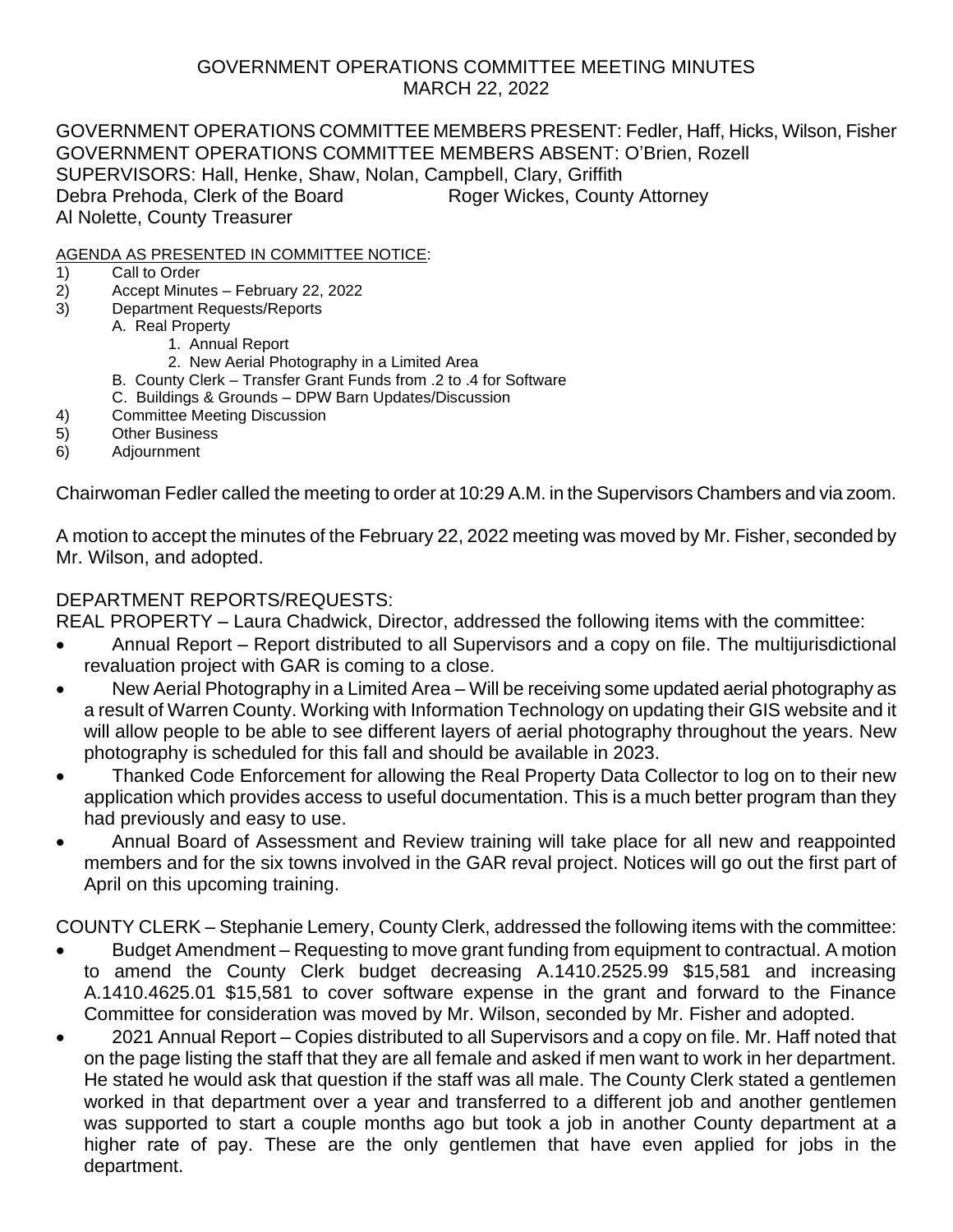BUILDINGS & GROUNDS – Matt Jones, Superintendent of Buildings and Grounds, addressed the following items with the committee:

- Roof Top HVAC Unit Scheduled to be installed in April.
- DPW Barn Update:
	- o Joint Washington County and Town of Fort Ann Highway Barn The Engineering firm made a presentation to the Fort Ann Town Board like they made to the County on March 1<sup>st</sup> and Fort Ann passed a resolution to go forward with the project. Engineering for the project is going out to bid on Thursday and due back in about one month. This will probably require a special Government Operations committee meeting prior to the Public Works committee meeting next month to select the firm.
	- o Middle Falls Still in negotiations with the property owner next to the current site. He missed the deadline this month to go before the Town of Easton Planning Board and will be on next month's schedule. They will advise them what needs to be surveyed. Expects to have more information next month.

COMMITTEE MEETING DISCUSSION – In the absence of Mr. O'Brien, Mrs. Fedler stated Mr. O'Brien brought it to the County Administrator's attention that he felt we needed to look at the classroom being the new meeting room. Some concerns with meeting in the Board room are people could not see each other face to face, people were looking at the back of each other's head and the sound. The Information Technology CIO is looking into updating the sound system. Tim Hardy, Deputy Director of Public Safety, displayed pictures of the proposed classroom setup, slides attached. Mrs. Fedler stated the classroom is frequently used by departments and the Board room is used specifically for the Board and available. Mr. Haff prefers the smaller committee room and that committee meeting atmosphere where you converse back and forth and pass around papers rather than this large, open, more sterile room. Mr. Campbell does not know why we are just not going back to the committee room to conduct meetings like before the pandemic. Mr. Griffith agrees with getting back to a smaller setting in conjunction with the open meetings law and any changes to that law. The committee room needs to be outfitted with the equipment needed to conduct zoom meetings. The County Attorney stated pre-COVID any member had the ability to attend a meeting remotely according to the law but that option was never provided. The Clerk would be required to notice where the member was attending from and that the site was publicly accessible. So, if the extension to the open meetings law expires next month the option to attend remotely is allowable with the proper notification. The required notification to participate remotely would apply to committee members. Discussions are taking place regarding changing the open meetings law to allow elected officials the ability to attend without that requirement that is be a public place. Proposals are out there to lift the requirement that the elected official attend from a public accessible place provided that the public has a place to both observe and participate, noting that sometimes those words are being used interchangeably in the discussion. He stated when you conduct a public meeting, the public has the right to attend but the public does not have a right to comment unless you specifically provide that or it is a public hearing. The proposed changes seems to be saying that there has to be at a minimum a right for the observation of what the committee/Board is doing and it sounds like they are going to make that in real time verses posting a zoom meeting after the fact. The other proposed change with participation is it being at the meeting watching or does it include the ability to address the meeting remotely. The committee room is not equipped and ready for the proposed changes and requires a couple of upgrades. Chairman Hall mentioned how cramped the committee room would get during a meeting with very little room for the public. The room limit is posted and if the attendees at the meeting exceed that amount then the meeting is moved to another room and that has happened but not often. Mrs. Clary does not have any problem with meeting in the Board Chambers. Mr. Hicks would like to get back to the committee room with more efficiency and it is a much more effective meeting. He stated it has only been a handful of times that the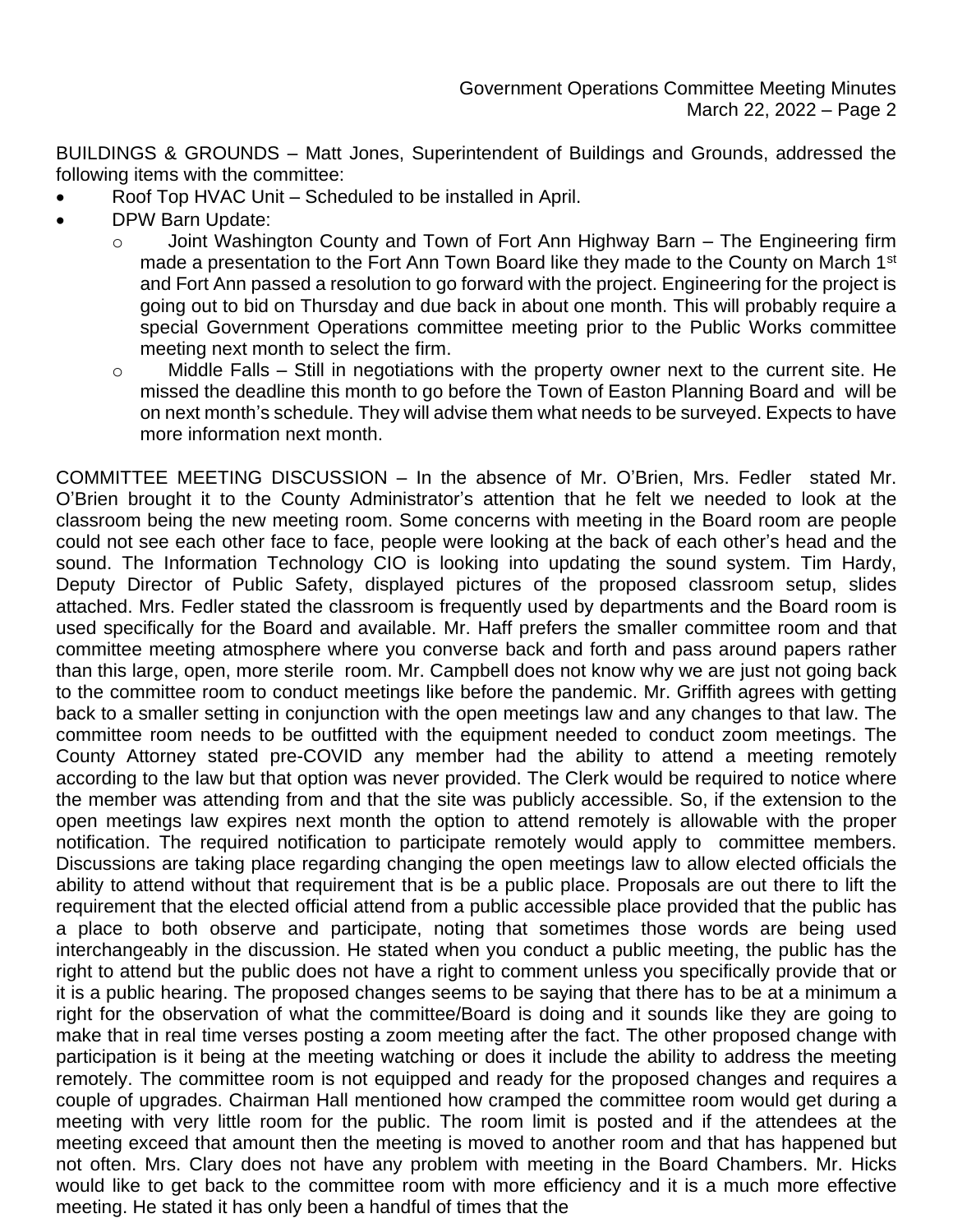#### Government Operations Committee Meeting Minutes March 22, 2022 – Page 3

capacity has been exceeded requiring moving to another room. Staff could zoom in from office instead of having to come to the committee room. Mr. Shaw stated he can hear more clearly in the committee room and struggles in the Chambers. Mr. Henke stated he would have to vote against the classroom because it is used by multiple departments and the set up and take down is a lot of extra work when the committee room is available. Mr. Hardy stated Information Technology can get a microphone and a camera in the committee room relatively quickly. Mr. Hicks proposed tabling any discussion on this until the next Government Operations meeting when more information on the executive order that is set to expire. The County Attorney believes there will be a requirement to provide access to the meeting by livestream or by posting the video of the meeting so the committee room should be equipped to enable this to happen and start that process now. Chairman Hall stated there needs to be room for the public and also ADA compliant. Mr. Griffith stated cameras and microphones in all three meetings room would not be that expensive and then they would all be equipped and it gives the committees/Board meeting options. The Treasurer stated he has additional space next to the classroom and it could be made into a committee room. Mrs. Fedler stated we have rooms to use. She stated the Chambers has worked and would continue to work until a decision is made at the State level on meetings. Mr. Hicks recommends tabling the discussion until next month's meeting and have a deadline. Mrs. Fedler stated this will be on the agenda for next month's meeting. The County Attorney suggested moving forward for the next meeting with the costs associated with upgrading the committee room.

The meeting adjourned at 11:33 A.M.

*Debra Prehoda, Clerk Washington County Board of Supervisors*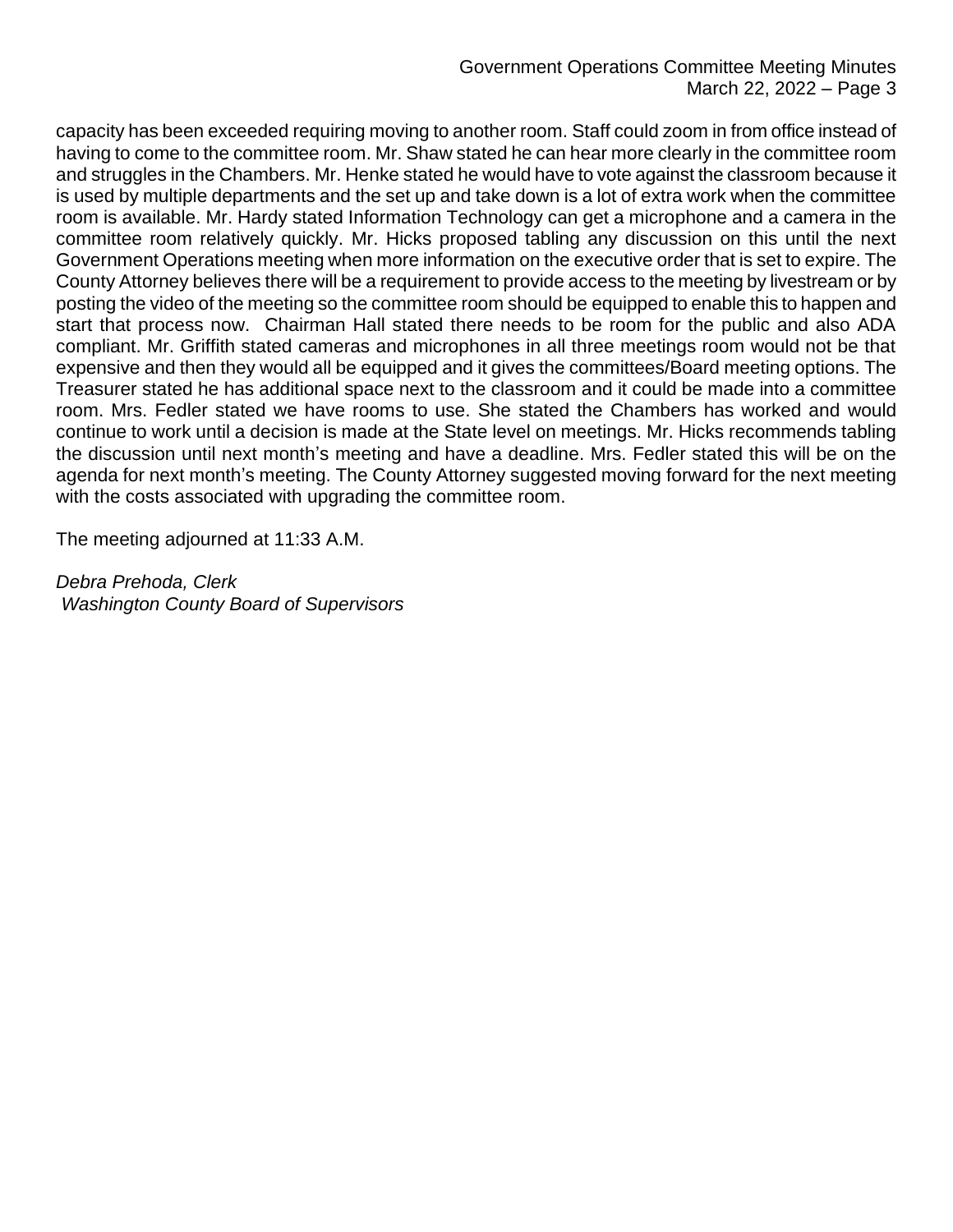## **BOS CLASSROOM OVERVIEW POTENTIAL COMMITTEE MEETING SETUP**

Recent discussion has arisen relative to the possibilities of re-locating Committee meetings of the Board of Supervisors to other locations, in particular, the Board of Supervisors Classroom located on the 2<sup>nd</sup> Floor of Building B near the Treasurer's Office, and the technology capabilities of the location.





**WASHINGTON COUNTY BOARD OF SUPERVISORS** GOVERNMENT OPERATIONS COMMITTEE – MARCH 22, 2022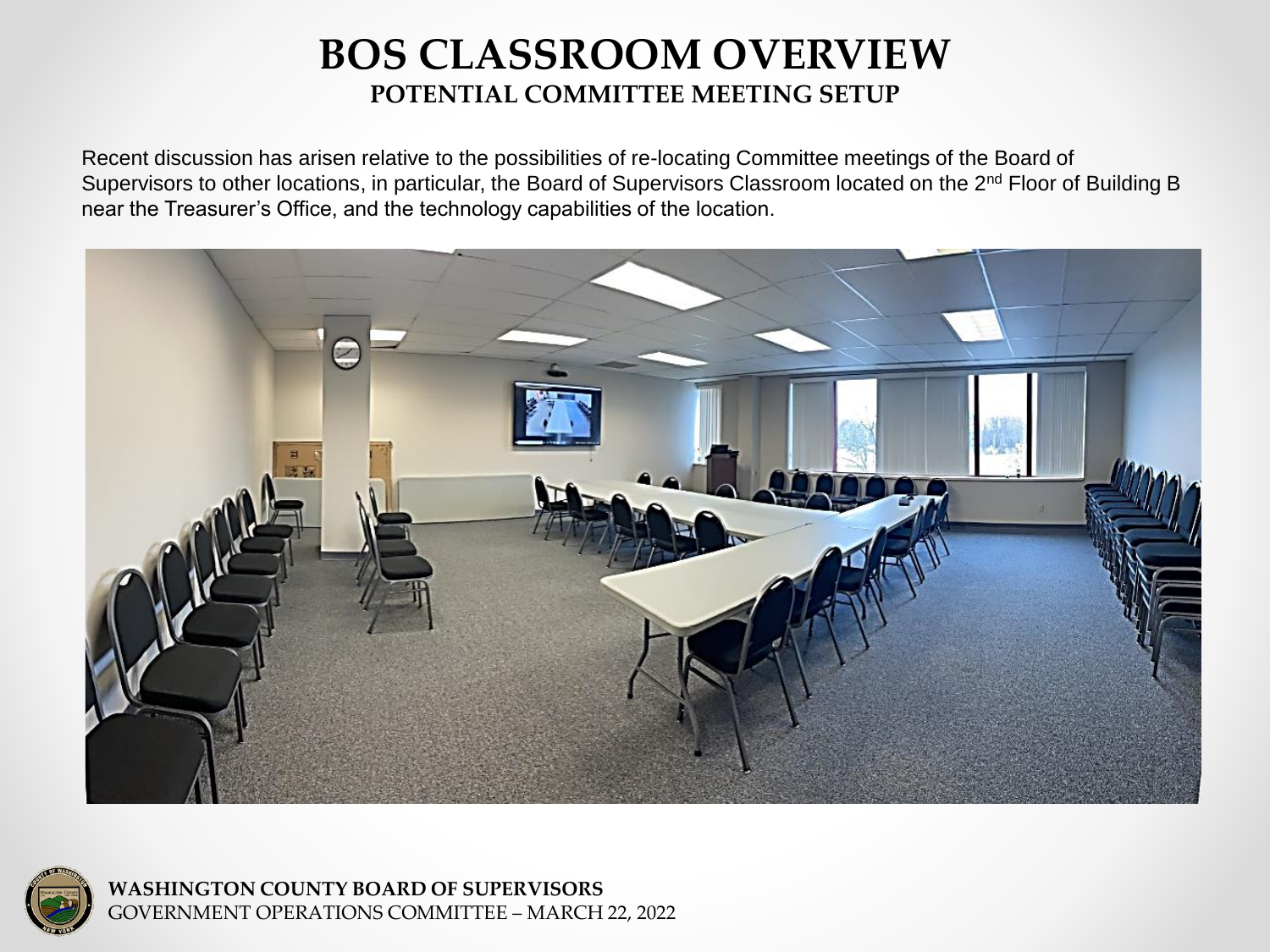## **BOS CLASSROOM OVERVIEW POTENTIAL COMMITTEE MEETING SETUP**

## **CAPACITY**

The room is capable of hosting the total capacity of any Committee, with additional seating for non-Committee members of the Board of Supervisors, Clerk and Deputy Clerk of the Board, County Administrator, County Attorney and Department Head presenting. Additionally, there is adequate seating for other attending personnel (Department Heads, ancillary presenters, etc.) and members of public.

## **TECHNOLOGY**

The classroom is equipped with a large display (TV) with an onboard computer to allow for presentations of digital or electronic media and a commercial grade webcam, speakers and microphone – allowing for remote two-way meetings or conferences.

## **SAMPLE COMMITTEE SETUP**

In a sample setup of the classroom, the tables were set in a "T" shaped format, allowing the members of the Committee (up to 10 chairs) to sit around the base of the "T" and the Chair, Clerk, County Administrator, County Attorney and Presenter to sit at the top of the "T", allowing for all to view the display device and be on camera for remote, two-way meetings.





**WASHINGTON COUNTY BOARD OF SUPERVISORS** GOVERNMENT OPERATIONS COMMITTEE – MARCH 22, 2022